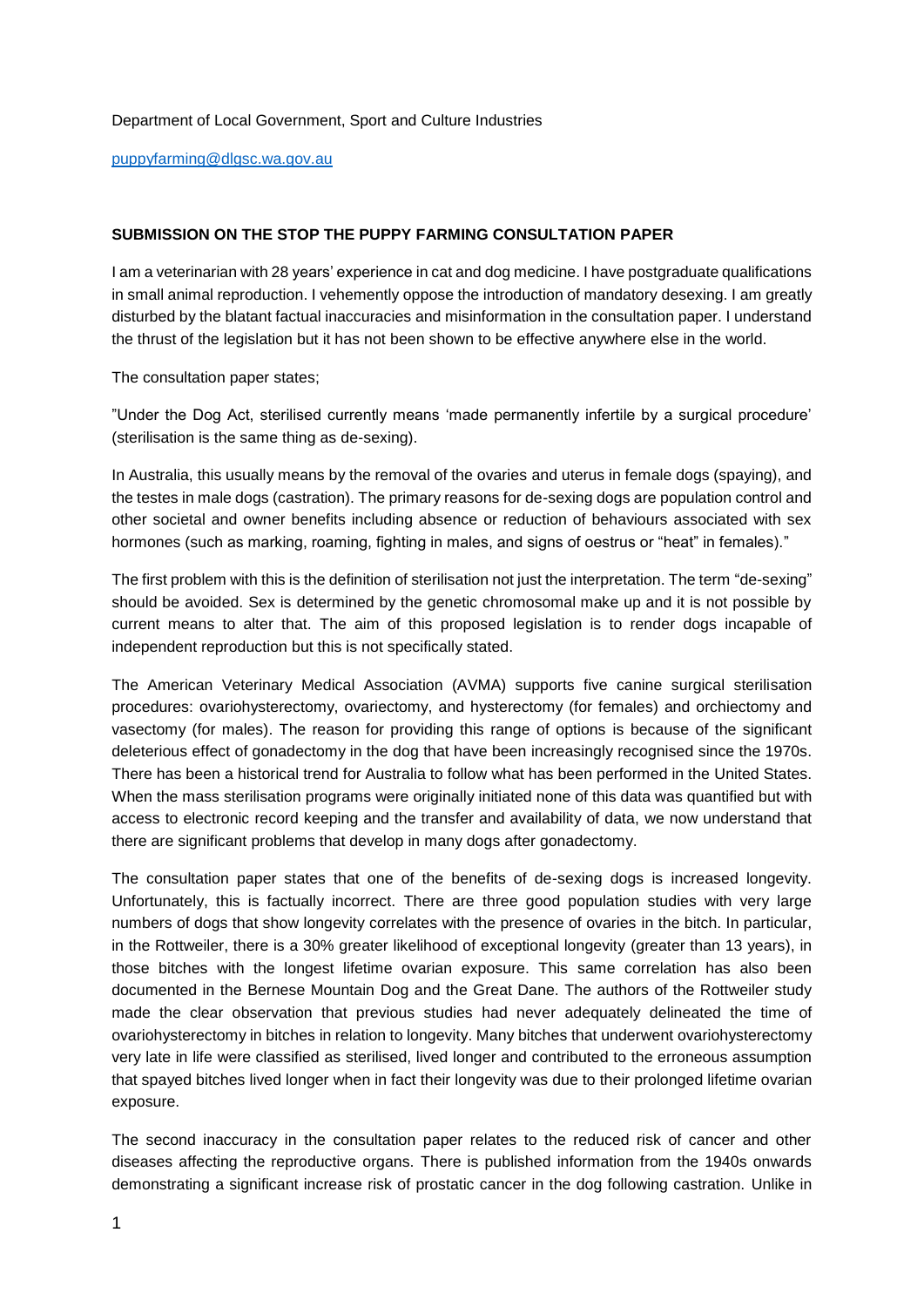men, the development of cancers in the prostates of dogs is not typically androgen-dependent, they do not arise from within the prostatic tissue but from within the duct tissue that drains the prostatic fluid into the urethra and they do not respond to hormonal manipulation.

Every entire male dog will develop some degree of benign prostate enlargement through life and for those that are symptomatic there are very effective, simple medical treatments available without the need for surgical intervention so there is no rational medical justification for castration with respect to prostatic disease in the male dog.

Malignant testicular cancers are a very rare cause of ill health to older male dogs but are one of the few rational justifications for castration.

A systematic review performed examining the effect of neutering on the risk of mammary tumours in dogs and published in the Journal of Small Animal Practice in 2012 concluded that "due to the limited evidence available and the risk of bias in the published results the evidence that neutering reduces the risk of mammary neoplasia, and the evidence that age at neutering has an effect, are judged to be weak and not a sound basis for firm recommendations".

This is important because there is this erroneous belief that juvenile sterilising prevents mammary cancer but the published literature documents that mammary cancers still develop in dogs that have been sterilised.

The inclusion of the consultation paper statement;

"prevention of pregnancies in female dogs, which can cause exhaustion and other medical issues´ as a rational justification for mandatory de-sexing is very ambiguous.

The unfortunate reality in the last 18 years in my experience dealing with animal welfare organisations with acquired bitches presented for pregnancy assessment by abdominal ultrasound, in every case, the animal welfare organisations have declined medical or surgical termination of those pregnant bitches despite the fact they can be safely and effectively performed and would be of better benefit to the individual welfare of the bitch. I find this ironic and extremely hypocritical that the very organisations that have been advocating for this legislation when presented with options to avoid unwanted litters and puppies have never chosen the simplest, safest and most effective solutions available.

'With respect to the behavioural aspects of sterilisation the Australian Veterinary Association's most recently published study on dog fights and dog attacks showed that gender status was a very minor contributor, if at all and that dog bites and dog attacks are a very complex and multifactorial issue.

In a recently published paper, comparing behavioural outcomes in male dogs that were castrated young the authors concluded that there was a reduction in testosterone dependent behaviour such as urine marking but there was more than double the rates of anxiety and fear aggression in those dogs castrated prior to maturity. Unfortunately, for those dogs that develop the anxiety and fear aggression it is very difficult and very time-consuming and sometimes not possible to ameliorate those behaviours. The conclusion from these studies is that the behavioural benefits of sterilising are significantly overstated and in many cases erroneous.

The major problems after sterilisation are significant, very common and we now have explanations why most of them occur.

There are significant increases in the cancer and endocrinopathy rates in dogs after sterilisation particularly bone cancers, spleen cancers, lymphoma, mast cell tumours and bladder cancers.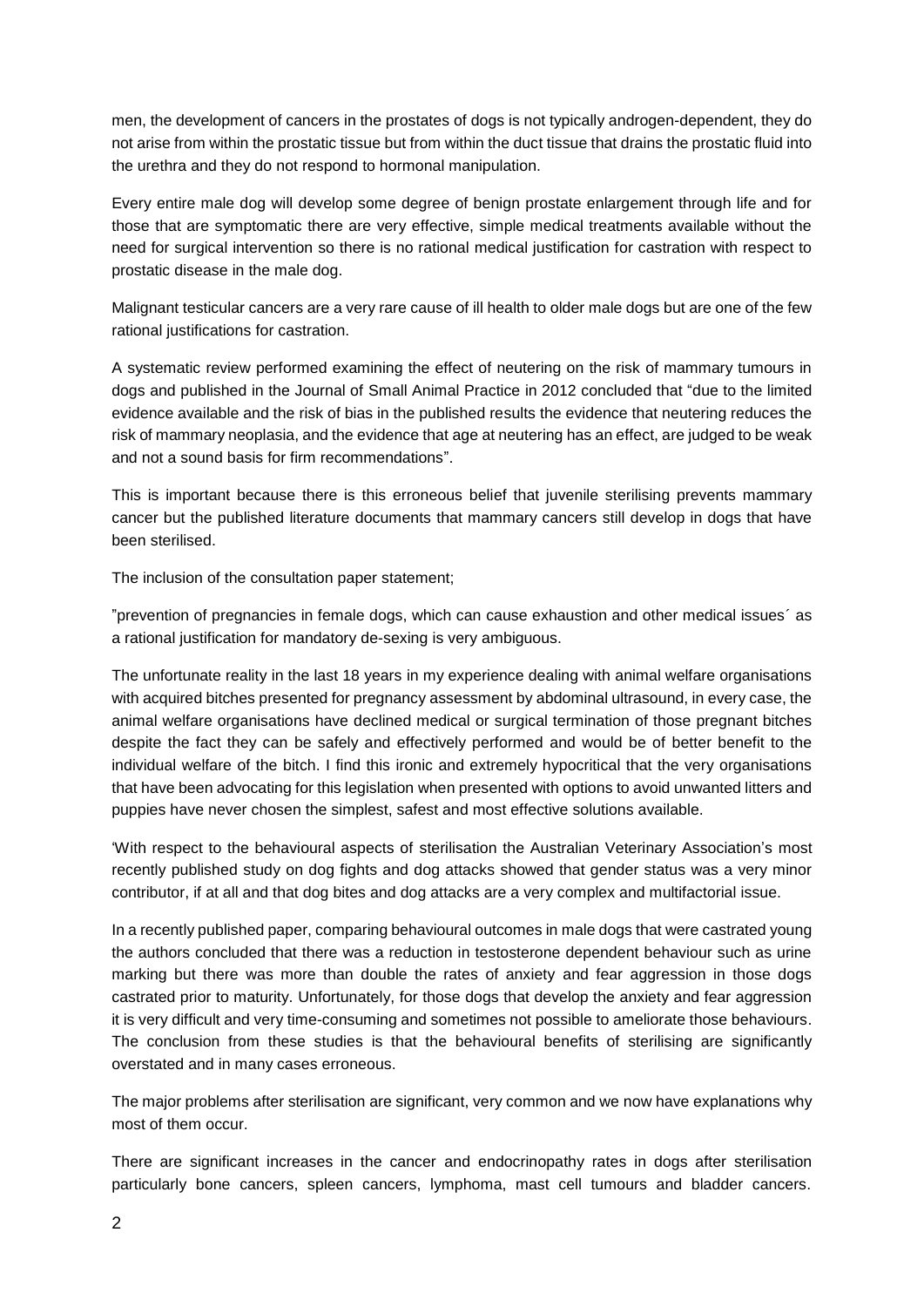Removing the ovaries or testicles of dogs removes their ability to produce hormones that negatively feedback onto the pituitary gland. As a result, the pituitary gland continues to secrete high levels of luteinising hormone (LH). There is documented evidence that LH receptors exist in most organs in the body and not just in the gonads. The persistent secretion and response by target organs to LH has been demonstrated to significantly increase the rate of abnormal cell growth and development of malignancies. There is current research being performed at Oregon State University by Professor Michelle Kutzler.

Similar research has demonstrated changes that occur in the bladder leading to incontinence, in the knee and hip joints leading to anterior cruciate ligament ruptures (juvenile sterilisation is the single biggest preventable cause of this), hip dysplasia, arthritis, in the adrenal gland resulting in Cushing's disease and in the thyroid gland resulting in hypothyroidism all of which have a much greater prevalence in dogs that have been desexed and in many cases there is a correlation with the younger age of sterilisation resulting in a sooner onset of these conditions.

The final omission in the proposed legislation is that there is no consideration for non-surgical contraception in the dog. We have very safe, effective methods of nonsurgical contraception in the dog. These are currently being used extensively for those dogs that are poor surgical and anaesthetic candidates and those dogs where surgical sterilisation is unjustified or unwarranted.

The decision to sterilise any dog should be based on a discussion between the dog's owner or carer and their veterinarian with respect to breed, age, health issues and expected outcomes rather than being mandated.

Steven Metcalfe BSc BVMS(Hons) MSc MANZCVS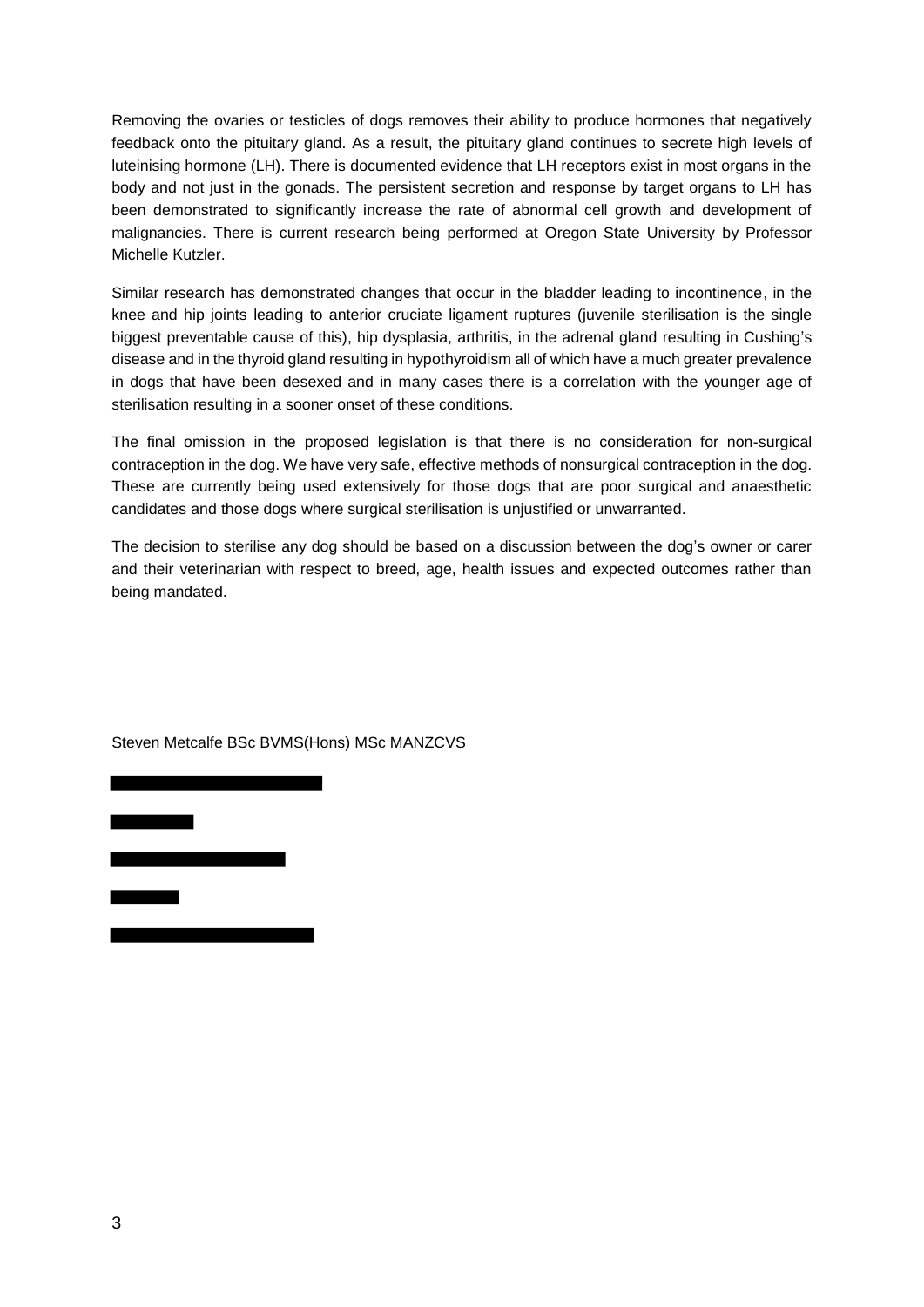References - all are available on request

A Population Study of Neutering Status as a Risk Factor for Canine Prostate Cancer. Jeffrey N. Bryan, Matthew R. Keeler, Carolyn J. Henry, Margaret E. Bryan, Allen W. Hahn, and Charles W. Caldwell. The Prostate 67:1174-1181 (2007)

Acquired urinary incontinence in bitches: its incidence and relationship to neutering practices m. V. Thrusfield, P.E. Holt and R. H. Muirhead. Journal of Small Animal Practice (1998).39.559-566

Australian Great Dane Health & Lifestyle Survey 2015. T Neill.

Behavioural risks in male dogs with minimal lifetime exposure to gonadal hormones may complicate population-control benefits of desexing. Paul D. McGreevy, Bethany Wilson, Melissa J. Starling, James A. Serpell PLOS ONE . https://doi.org/10.1371/journal.pone. 0196284 May 2, 2018

Correlation of neuter status and expression of heritable disorders. Janelle M. Belanger, Thomas P. Bellumori, Danika L. Bannasch, Thomas R. Famula and Anita M. Oberbauer. Canine Genetics and Epidemiology (2017) 4:6

Dangerous dogs – a sensible solution. Policy and model legislative framework. August 2012 The Australian Veterinary Association Ltd. Unit 40, 6 Herbert St, St Leonards NSW 2065

Endogenous Gonadal Hormone Exposure and Bone Sarcoma Risk Cooley DM, Beranek BC, Schittler DL, Glickman NW, Glickman LT, Waters DJ. Cancer Epidemiology, Biomarkers & Prevention Vol. 11, 1434–1440, November 2002

Evaluation of the risk and age of onset of cancer and behavioral disorders in gonadectomized Vizslas. Zink, M. C.; Farhoody, P.; Elser, S. E.; Ruffini, L. D.; Gibbons, T. A.; Rieger, R. H. Journal of the American Veterinary Medical Association, 2014, 244, 3, pp 309-319

Gonadectomy effects on the risk of immune disorders in the dog: a retrospective study. Crystal R. Sundburg, Janelle M. Belanger, Danika L. Bannasch, Thomas R. Famula and Anita M. Oberbauer. BMC Veterinary Research (2016) 12:278

Immunohistochemical characterization of canine prostatic carcinoma and correlation with castration status and castration time. K. U. Sorenmo, M. Goldschmidt, F. Shofer, C. Goldkamp and J. Ferracone. Veterinary and Comparative Oncology, 1, 1, 48–56 (2003)

Life expectancy and causes of death in Bernese mountain dogs in Switzerland. Michael Klopfenstein, Judith Howard, Menga Rossetti and Urs Geissbühler. BMC Veterinary Research (2016) 12:153

Long-Term Health Effects of Neutering Dogs: Comparison of Labrador Retrievers with Golden Retrievers. Benjamin L. Hart, Lynette A. Hart, Abigail P. Thigpen, Neil H. Willits. PLoS ONE 9(7): e102241. doi:10.1371/journal.pone.0102241 July 2014 | Volume 9 | Issue 7

Neutering dogs: effects on joint disorders and cancers in Golden Retrievers, Gretel Torres de la Riva, Benjamin L. Hart, Thomas B. Farver, Anita M. Oberbauer, Locksley L. McV. Messam, Neil Willits and Lynette A. Hart, published in PLoS ONE, 13 February 2013, 10.1371/journal.pone.0055937

Neutering of German Shepherd Dogs: associated joint disorders, cancers and urinary incontinence. Benjamin L. Hart, Lynette A. Hart, Abigail P. Thigpen and Neil H. Willits. Veterinary Medicine and Science (2016) DOI: 10.1002/vms3.34